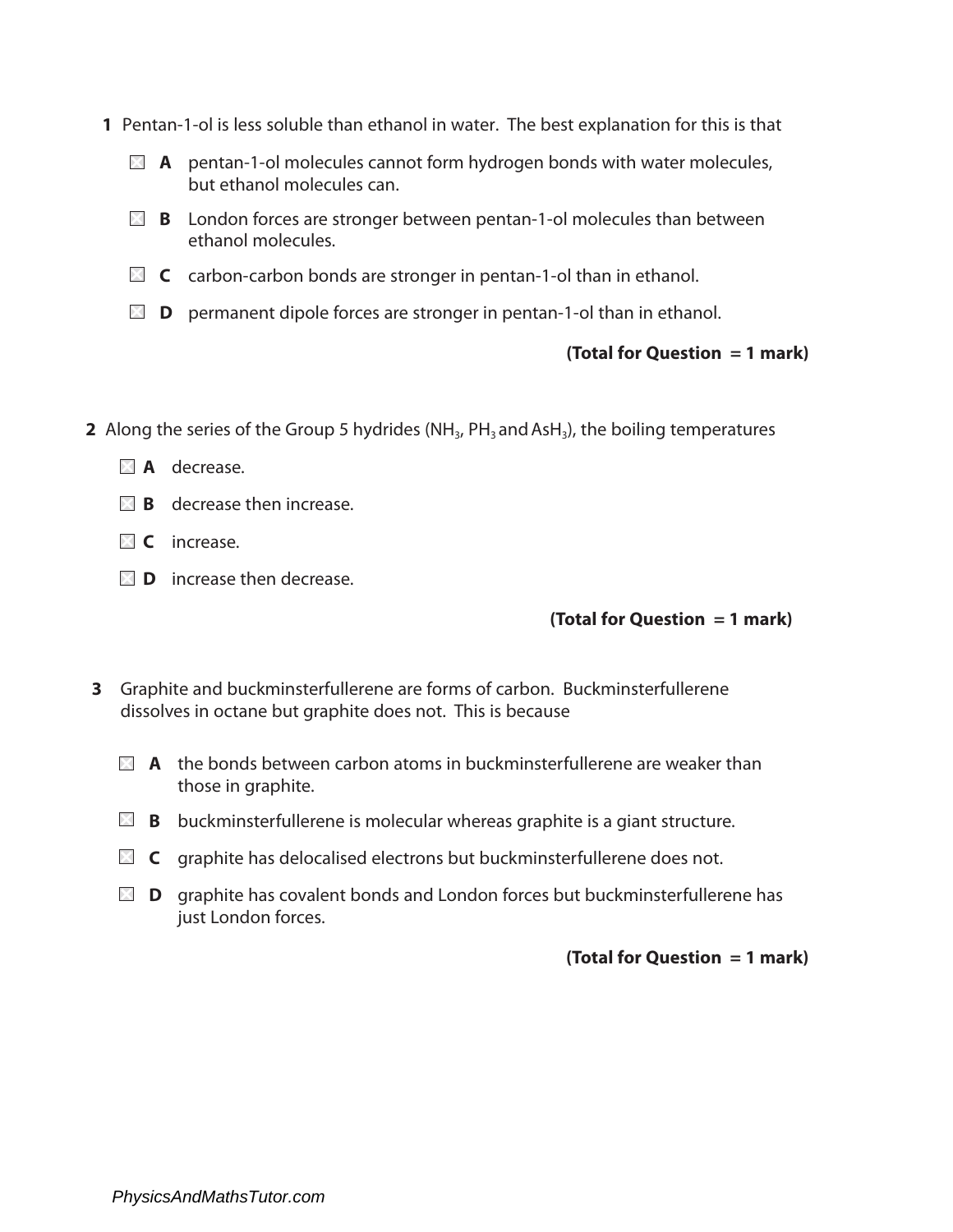- **4** Hydrogen bromide has a lower boiling temperature than hydrogen iodide. This is because
	- **A** hydrogen bromide has a smaller permanent dipole than hydrogen iodide.
	- **B** hydrogen bromide has weaker London forces than hydrogen iodide.
	- **C** hydrogen iodide forms hydrogen bonds but hydrogen bromide does not.
	- $\Box$  **D** the H-I bond is stronger than the H-Br bond.

**5** Consider the following compounds, **E**, **F**, **G** and **H**.



The boiling temperature of these compounds **increases** in the order

- **A H G F E B G H E F C E F G H**
- 
- **D F E H G**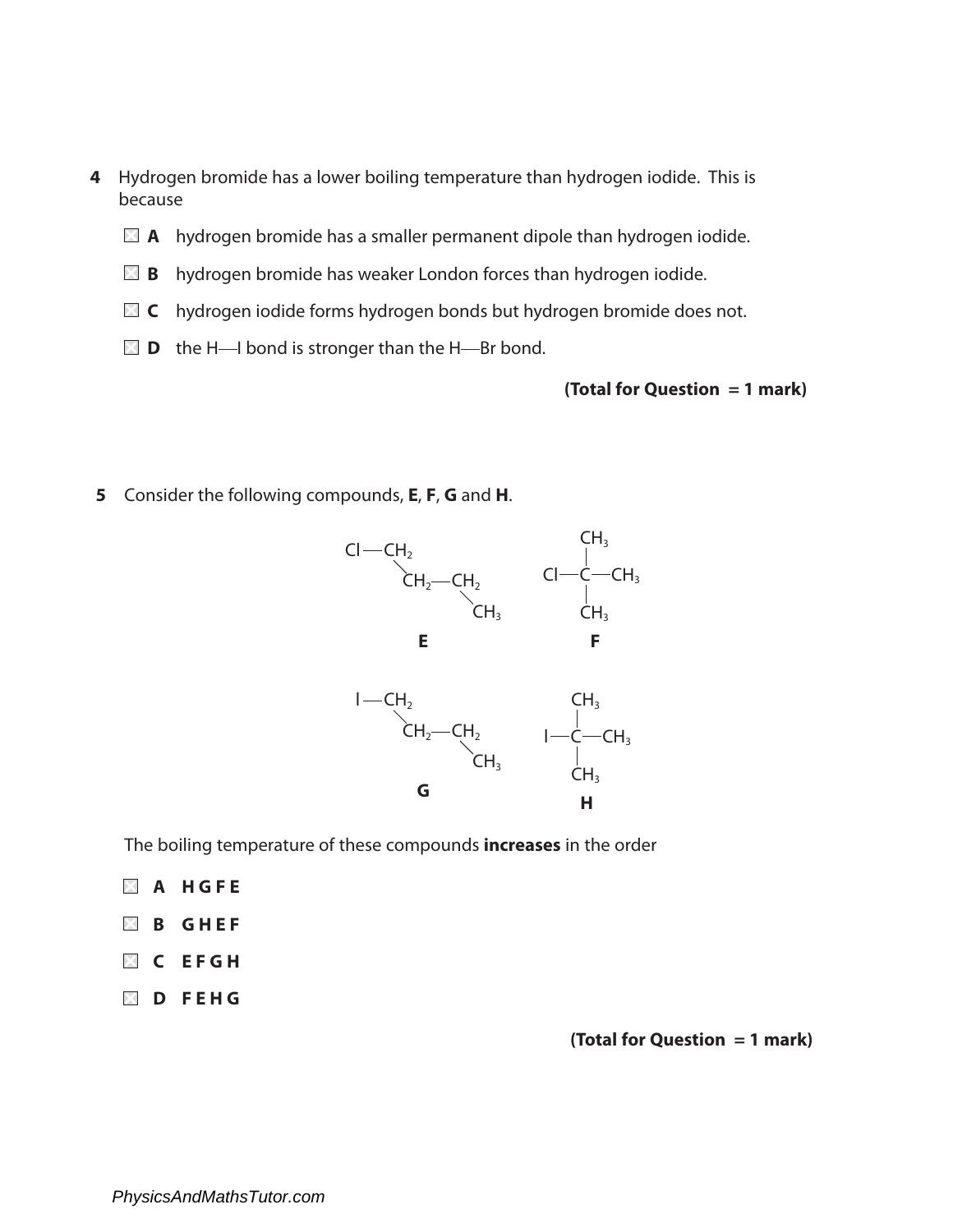- **6** Which of the following substances does **not** have intermolecular hydrogen bonds?
- **A** Ethanoic acid, CH<sub>3</sub>COOH
- **B** Propanone, CH<sub>3</sub>COCH<sub>3</sub>
- **C** Methanol, CH<sub>3</sub>OH
- **D** Water, H<sub>2</sub>O

**7** Which of the following molecules has the lowest boiling temperature?



**(Total for Question = 1 mark)**

**8** Which of the following molecules has the highest melting temperature?

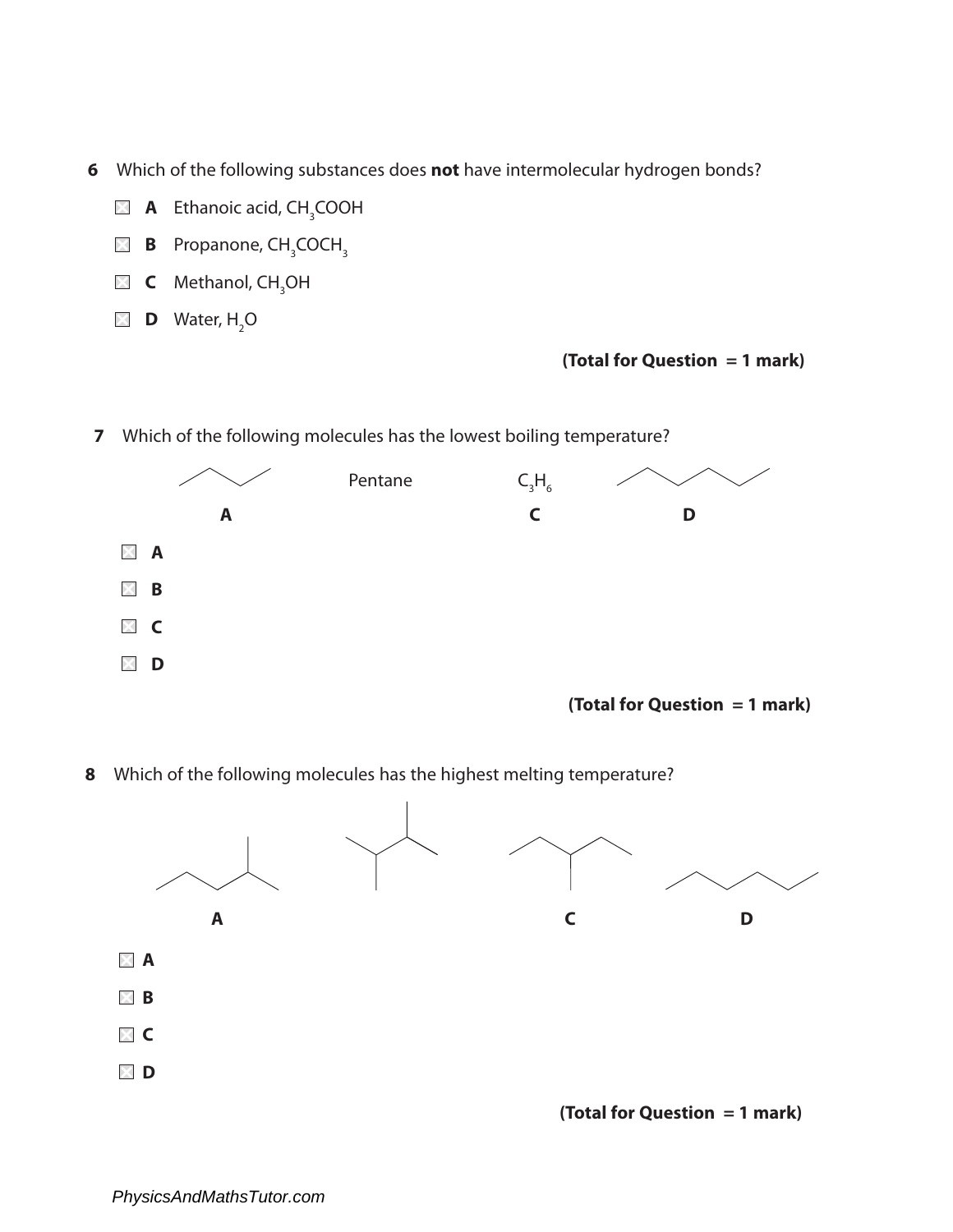- **9** Although they have the same relative molecular mass, the boiling temperatures of hexane (69 °C) and 2,2-dimethylbutane (49 °C) are significantly different. The reason for this is that
	- **A** the intermolecular forces are stronger between hexane molecules because it has more electrons.
	- **B** there are significantly stronger permanent dipole forces between hexane molecules.
	- **C** the covalent bonds in hexane are stronger and so it requires more energy to break them.
	- **D** the molecular shape of hexane molecules allows them to form stronger London forces.

- **10** Sodium chloride is more soluble in water than in hexane because
	- **A** the intermolecular forces between water molecules are stronger than those between hexane molecules.
	- **B** hexane molecules cannot fit between the ions in the sodium chloride lattice.
	- **C** energy is released when the ions in sodium chloride are hydrated.
	- **D** sodium ions and chloride ions form hydrogen bonds with water.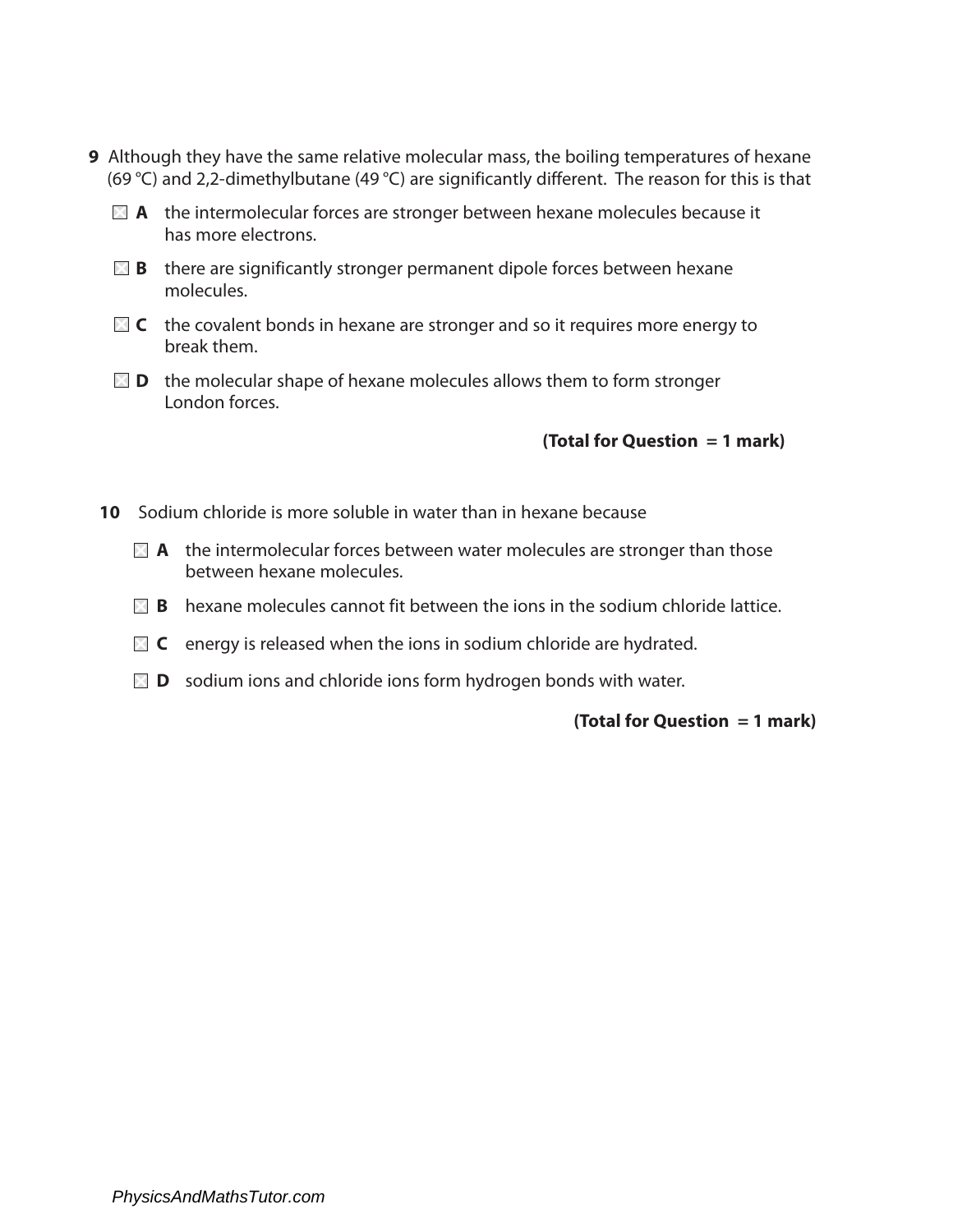- **11** What are the strongest forces between molecules of hydrogen fluoride, HF?
	- **A** Dipole-dipole forces.
	- **B** Hydrogen bonds.
	- **C** lonic interactions.
	- **D** London forces.

**12** The diagram below is taken from a student's examination paper. It shows the hydrogen bonding between two water molecules.

Identify the error in the diagram.



- **A** The H-O-H bond angle within each water molecule should be 90°.
- **B B** There should only be one lone pair of electrons on each oxygen atom.
- C The O–H–O bond angle between the water molecules should be 180°.
- **D** The hydrogen atoms should be  $\partial^{\mathsf{L}}$  and the oxygen atoms should be  $\partial^{\mathsf{L}}$ .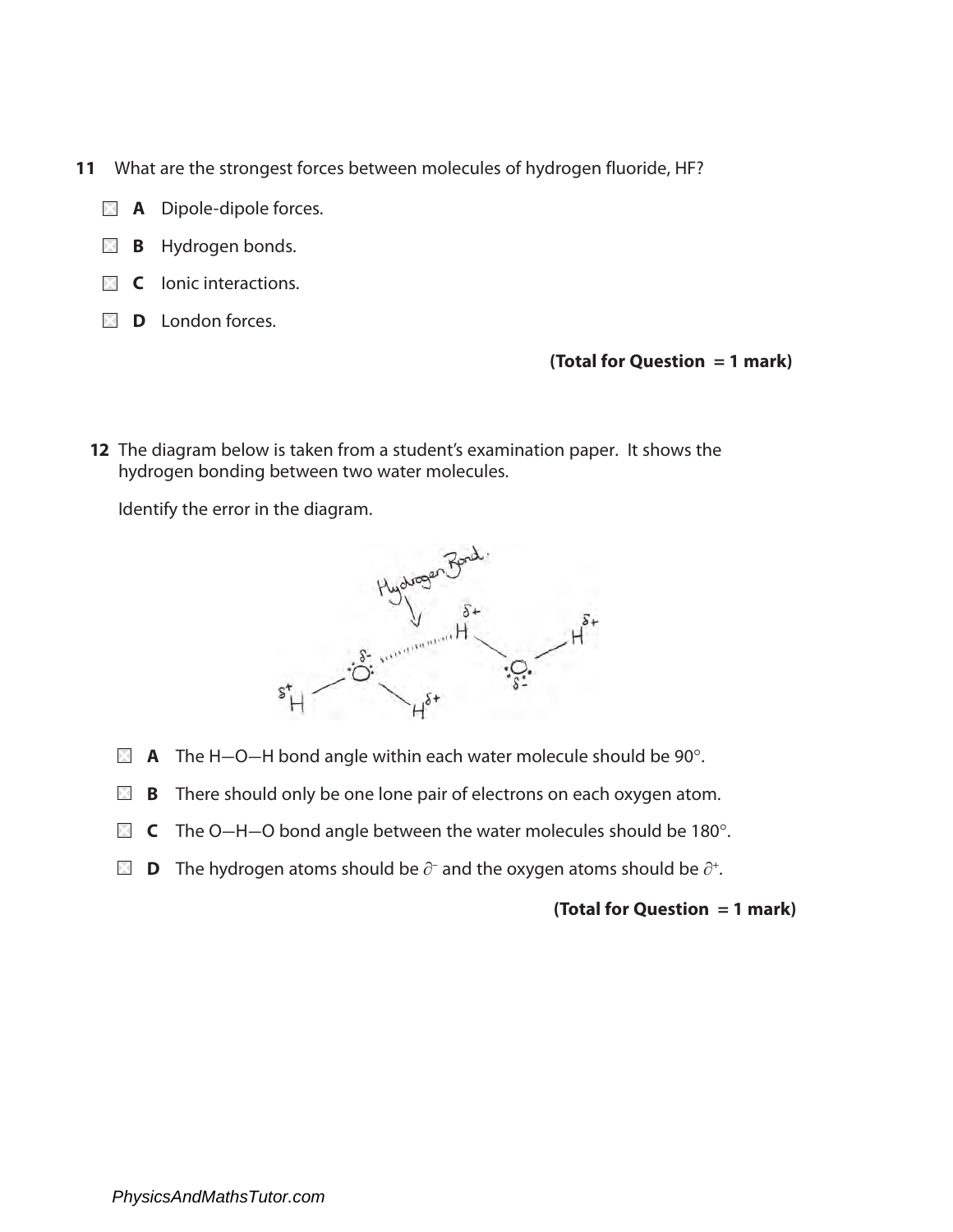- **13** The boiling temperatures from methane to propane increase because
	- **A** the number of ions increases, so there are stronger electrostatic attractions.
	- **B b** the covalent bonds are getting stronger, so require more energy to break.
	- $\blacksquare$  **C** there are more covalent bonds, so more energy is needed to break them.
	- **D b** the number of electrons increases, so there are stronger London forces.

**14** The boiling temperature of ethanoic acid is very much higher than that of butane although these molecules have similar numbers of electrons. This is because ethanoic acid has



- **B** stronger ionic bonds.
- **C** greater London forces.
- **D** hydrogen bonding.

## **(Total for Question = 1 mark)**

- **15** Hydrogen iodide has a higher boiling temperature than hydrogen bromide. This is because
	- **A** the H I bond is stronger than the H Br bond.
	- **B** hydrogen iodide has stronger London forces than hydrogen bromide.
	- **IC** by a hydrogen is consider has a larger permanent dipole than hydrogen bromide.
	- **D hydrogen iodide forms hydrogen bonds but hydrogen bromide does not.**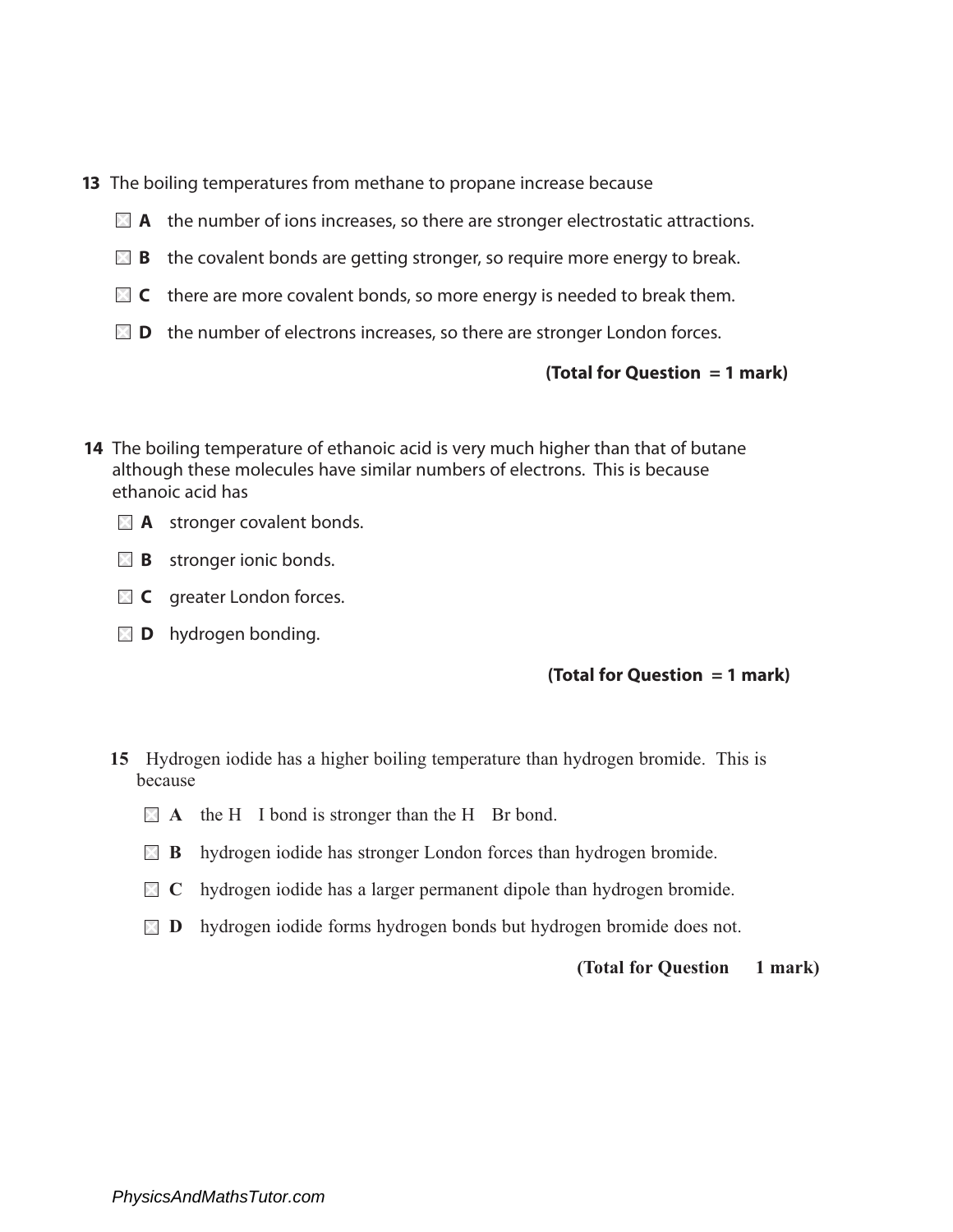**16** Butane has a higher boiling temperature than 2-methylpropane. This is because butane has

- **A** stronger C H bonds.
- **B** more electrons.
- **C** a larger surface area.
- **D hydrogen** bonds.

### **(Total for Question 1 mark)**

**17** Methanol dissolves in water mainly due to the formation of new

- **A** hydrogen bonds.
- **B** dipole-dipole forces.
- $\Box$  **C** London forces.
- **D** covalent bonds.

#### **(Total for Question 1 mark)**

**18** Which of the following compounds shows hydrogen bonding in the liquid state?

- **A** Hydrogen bromide, HBr
- **B** Hydrogen sulfide,  $H_2S$
- **C** Silane, SiH<sub>4</sub>
- **D** Ammonia, NH<sub>3</sub>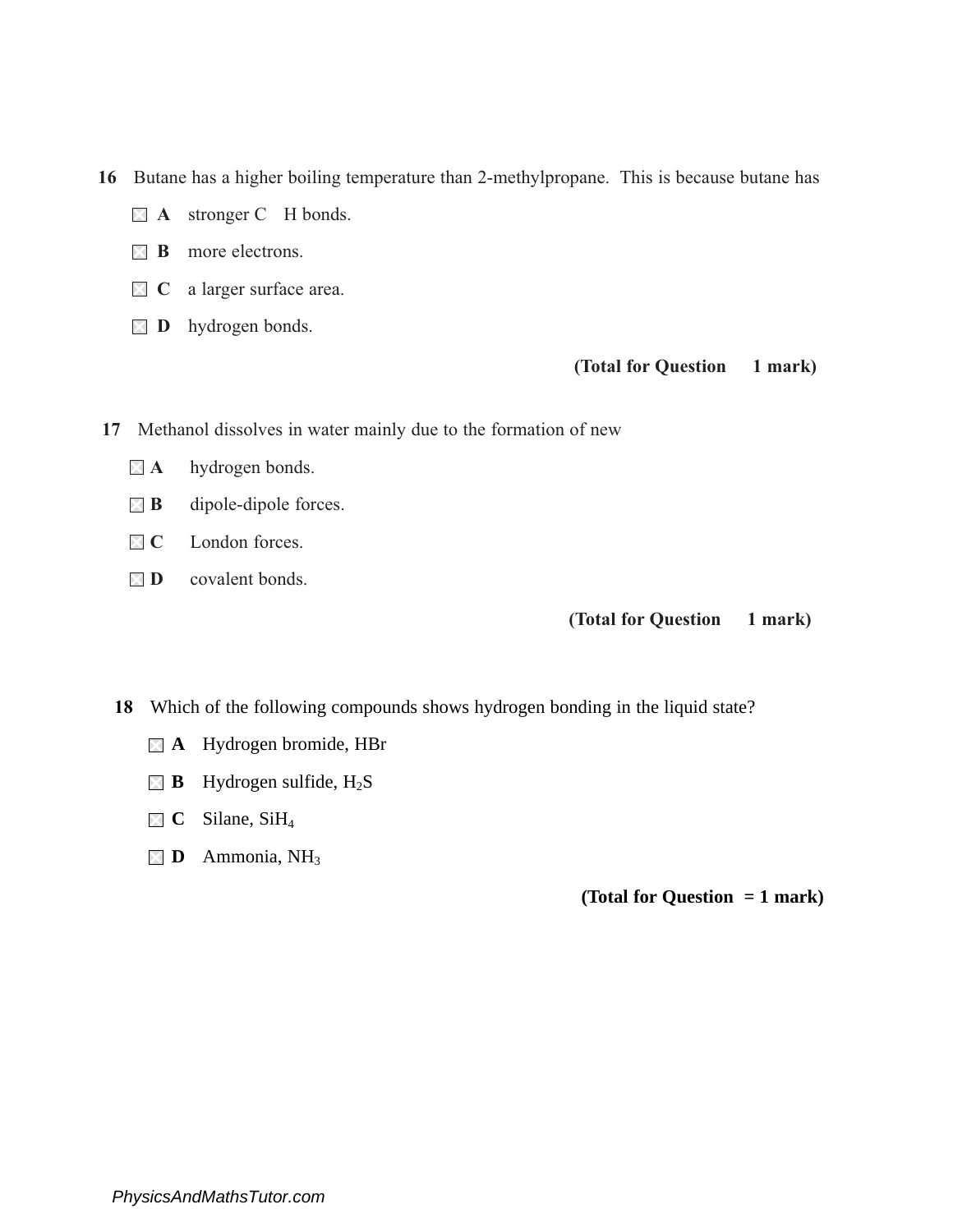**19** Which of these isomers has the highest boiling temperature?



**(Total for Question = 1 mark)**

**20** Which of the following compounds has the highest boiling temperature?

- $\blacksquare$  **A** CH<sub>4</sub>
- $\boxtimes$  **B** CH<sub>3</sub>Cl
	- **C** HCHO
- $\blacksquare$  **D**  $\mathsf{CH}_3\mathsf{OH}$

**(Total for Question = 1 mark)**

- **21** The difference in boiling temperature between methane  $(T_b \t 109 K)$  and ethane  $(T_b \t 185 \text{ K})$  is best explained by the different numbers of
	- **A** protons.
	- **B** electrons.
	- **C** covalent bonds.
	- **D** hydrogen bonds.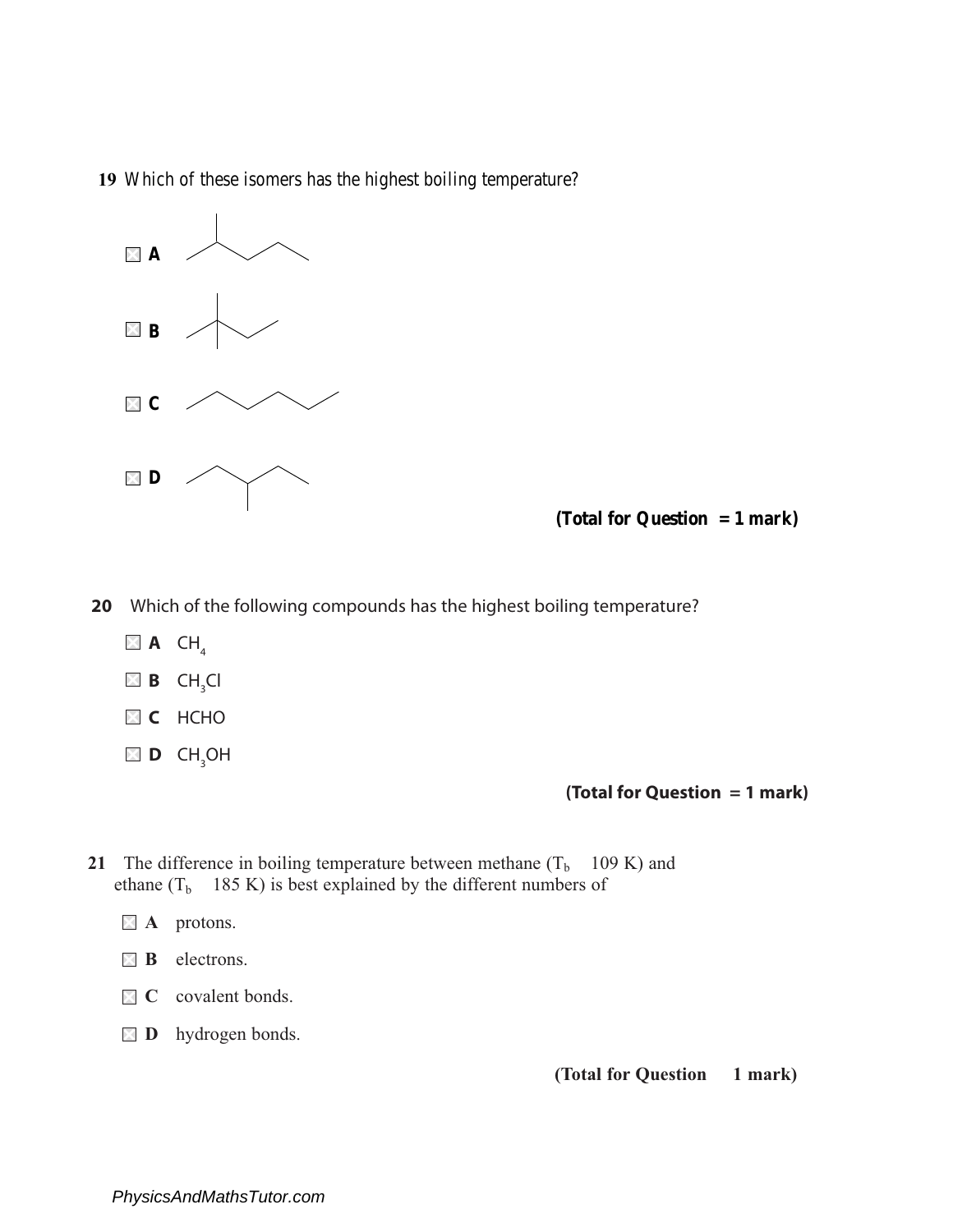- **22** Ethanol is soluble in water. The **best** explanation for this is
	- **A** ethanol molecules form hydrogen bonds with water molecules.
	- **B** ethanol molecules form London (dispersion) forces with water molecules.
	- **C** ethanol molecules form permanent dipole interactions with water molecules.
	- **D** ethanol and water are miscible liquids.

**23** Poly(ethenol) is a water-soluble polymer. A section of the chain has the structure shown below.



The polymer is used for making hospital laundry bags so that laundry can be loaded directly into washing machines without it having to be handled.

Poly(ethenol) is water soluble because the polymer

- **A** is broken down by the water into monomers.
- **B** is broken down by the washing detergent.
- **C** breaks into monomers at the temperature of the wash.
- **D D** forms many strong hydrogen bonds with the water.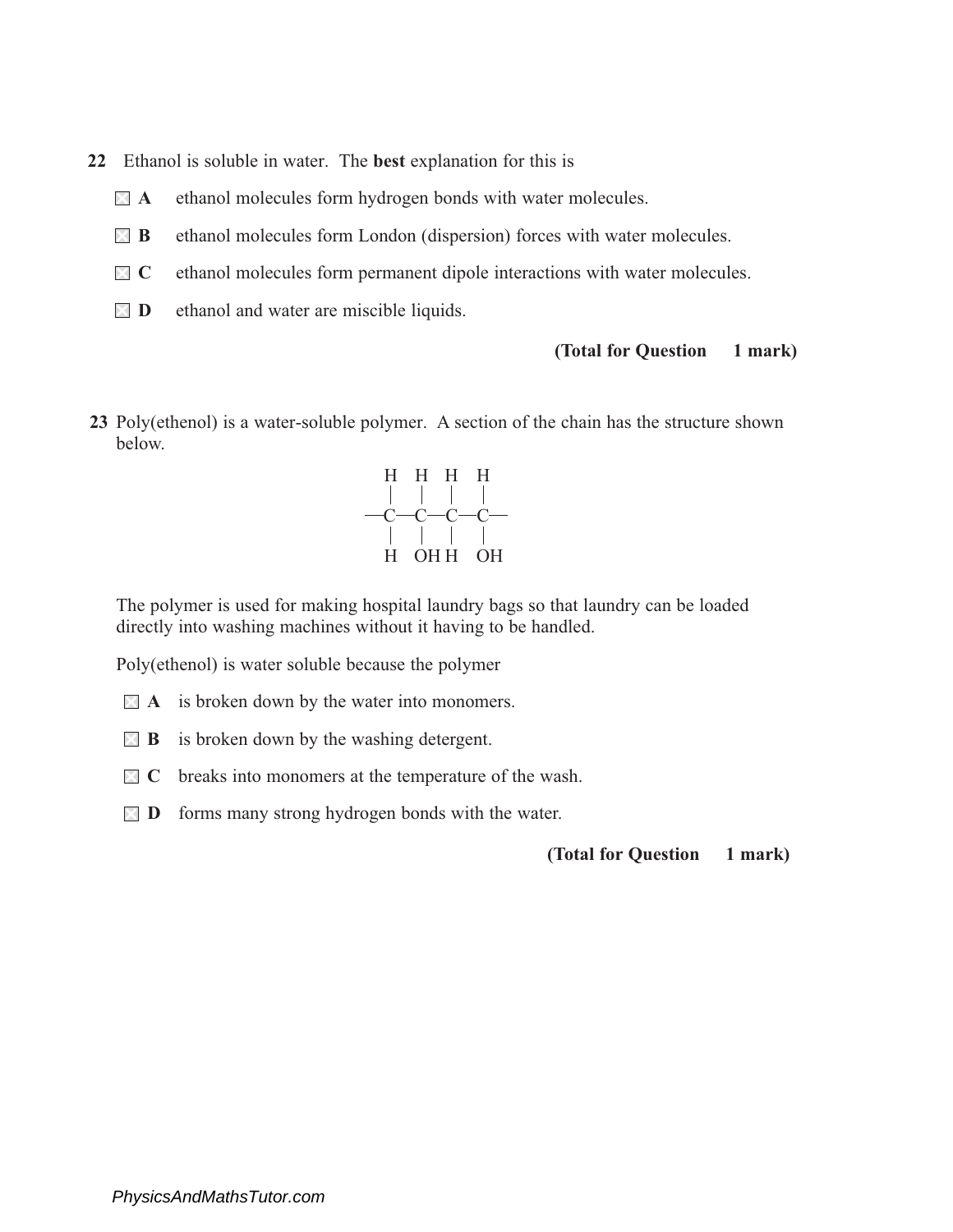- **24** For parts (a) and (b), use your knowledge of intermolecular forces to predict the compound with the highest boiling temperature.
	- (a)  $\blacksquare$  **A** HF **B** H2O **E C NH**<sub>3</sub> **D CH<sub>4</sub> (1)** (b) **A** 1-iodobutane **B** 1-chlorobutane **C** 2-methyl-2-iodopropane **D** 2-methyl-2-chloropropane **(1) (Total for Question 2 marks)**

- **25** Which of the following has dipole-dipole interactions between its molecules, but no hydrogen bonding?
	- $\times$ **A** Methane, CH4
	- $\boxtimes$ **B** Methanol, CH<sub>3</sub>OH
	- $\times$ **C** Ammonia, NH3
	- **D** Hydrogen iodide, HI  $\times$